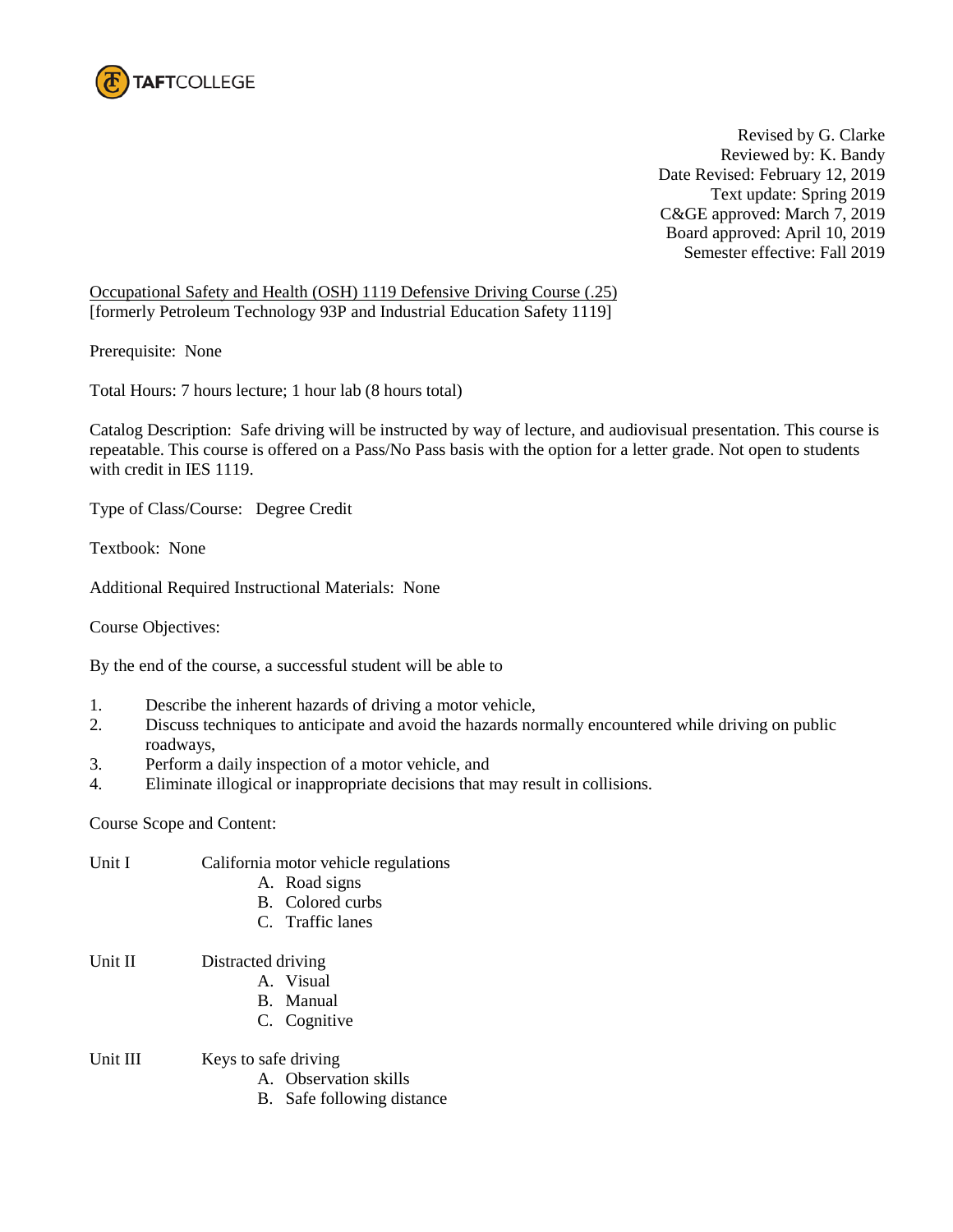

- C. Driving conditions
- D. Pre-trip inspection

| Unit VI | Conditions that influence driving                       |
|---------|---------------------------------------------------------|
|         | $\mathbf{W}$ $\mathbf{V}$ = $\mathbf{V}$ = $\mathbf{V}$ |

- A. Weather B. Attitude
	-
- C. Time of day

## Unit V Positions of driving

- A. Aim high
- B. Get the big picture
- C. Keep eyes moving
- D. Leave yourself an out
- E. Be seen

## Lab Content:

- 1. Motor vehicle inspection
	- a. Fluid check
	- b. Tire wear and inflation

Learning Activities Required Outside of Class: None

Methods of Instruction:

1. Lecture

Methods of Evaluation:

1. Written final exam

Supplemental Data:

| TOP Code:                  | 095670: Indus Occupational Safe Health |
|----------------------------|----------------------------------------|
| <b>SAM Priority Code:</b>  | C: Clearly Occupational                |
| <b>Distance Education:</b> | Not Applicable                         |
| Funding Agency:            | Y: Not Applicable (funds not used)     |
| Program Status:            | 2: Stand-alone                         |
| <b>Noncredit Category:</b> | Y: Not Applicable, Credit Course       |